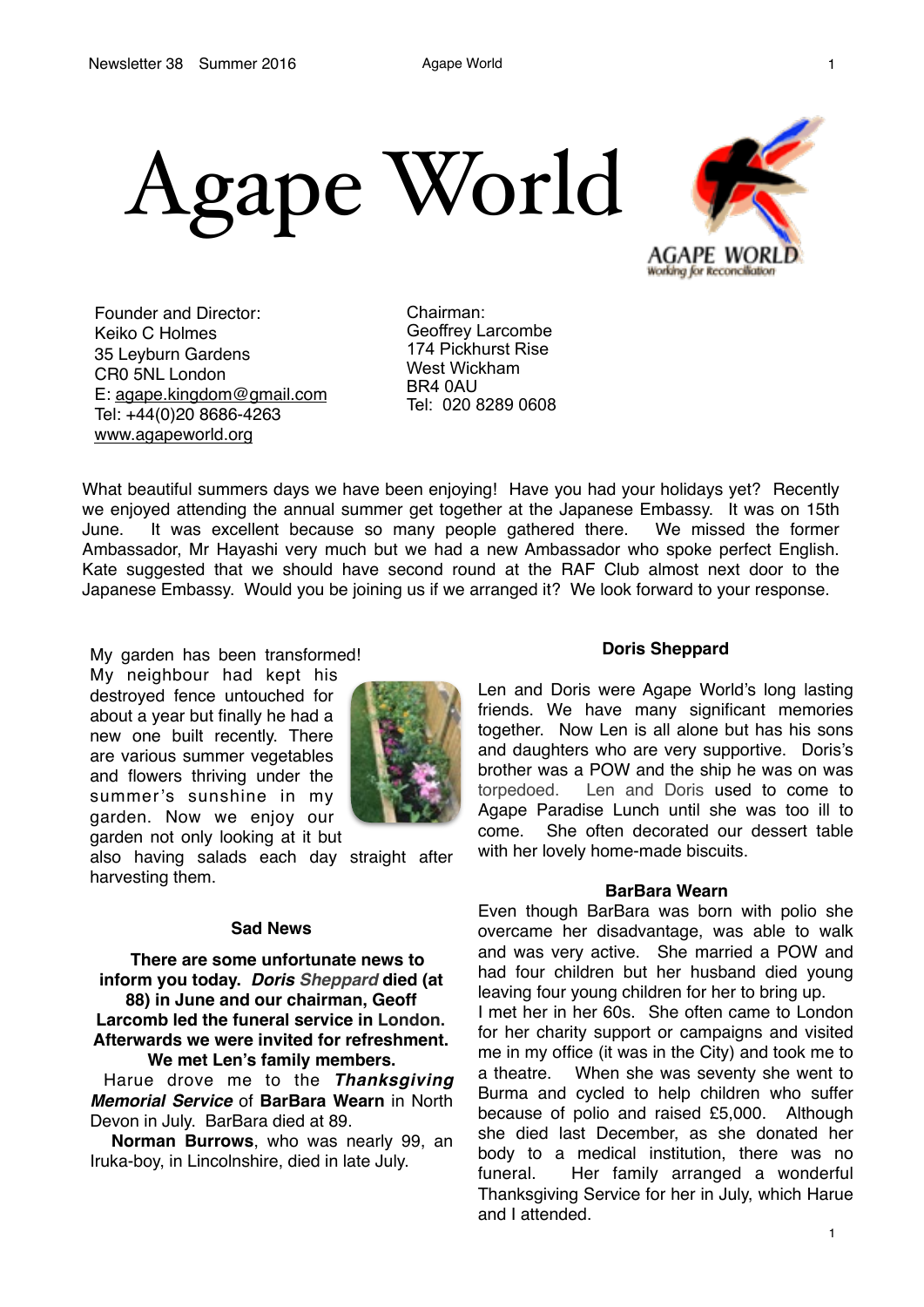# **Here is our Trustee Member, Harue Taguchi**

 I was born and raised in downtown Tokyo in a rented house with my parents and elder sister. Despite his inexperience, sugar rationing, and difficulty moulding the small decorative sweets, my father started a *wagashi* (traditional Japanese sweets) business after the war. His sweets were large and delicious and pleased his customers. Soon his cake

shop was the most popular in the district. The whole family had a role in running our business and home but I was a carefree child and not very useful! I longed to explore beyond Japan, partly to free myself from the non-stop demands of the wagashi business. In Japan, wagashi are an essential part of many celebrations: birth, marriage (a box of cakes is given to all guests), death and new year, as well as the uniquely seasonal



celebrations such as girls day, boys day etc. In 1972, a few years after it became easier for ordinary Japanese to go abroad, fifteen of us travelled by ship from Yokohama to Nakhodka in USSR, and then by train to

Vladivostok, whence we flew to Moscow. Then we went by train through the continent, finally reaching London on my 22nd birthday. Two years later, while working in Regent Street, I met the English man who became my husband

in 1976. Despite the hostility and apprehension they might have felt, his family welcomed me. My family were just relieved to know I was happy and safe.

 In 1986 we began two great adventures: my husband founded the Wagashi Japanese Bakery in London, and our first daughter was born. After my day job at an airline, I helped with the new business as much as I could.

 Six years later, with a second daughter on the way, and having been made redundant

because the airline was having financial difficulties, I decided to channel all my

energy into helping run the business. Life is strange indeed! Having left

Japan to escape the hectic lifestyle of running a Japanese sweet business, I ended up running one in London for 30 years! Nowadays, I enjoy taking a back seat and looking after my youngest grandson while his mother is working, just like my grandmother used to do for my mother.

I had heard about Keiko Holmes<br>re actually met. Then I got to know before we actually met. her properly at a bible study group where through her life story, I learnt that God sustained her in her darkest moments and led her towards His greater work, helping people find peace through reconciliation.

 I joined Agape World about five years ago and responsible for its book keeping.

 I am thankful to God for the opportunity to be part of Agape World and happy to follow whatever God wants us to do in the future.

I am expecting my friends, Keiko Kosuge and Dr Yuko Takahashi, to come and stay at my house for over two months from late September to the first week of December this year. They are pla training to run Alpha Course (Christian Course) and to attend other courses. We are planning to have a Paradise Lunch on Saturday 1st October. POW family advised me that October 1st will be good. Hope you can join us.

**Visiting Elizabeth and Lorna Evans** Elizabeth Hallett often invites me to her home

and introduces me to new

FEPOWs and Internees and their families. Her father was a FEPOW in Hokkaido and I got to know several people who were in Hokkaido.

 This Spring, Elizabeth introduced me to Lorna Evans. Lorna's father was on the Thai-Burma railway.

 In early August, I was invited by Lorna for tea at her lovely home in Wimbledon. She will be 99 in October, enjoys walking on Wimbledon common, playing Scrabble with her friends, using an iPad and going shopping by bus. She was born in Japan

as her father was working there. His contract ended when Lorna was eleven years old. She and her late husband travelled extensively. Her son lives in London and her daughter lives in America with her family. Lorna travels to the States and sees her granddaughter at Easter each year.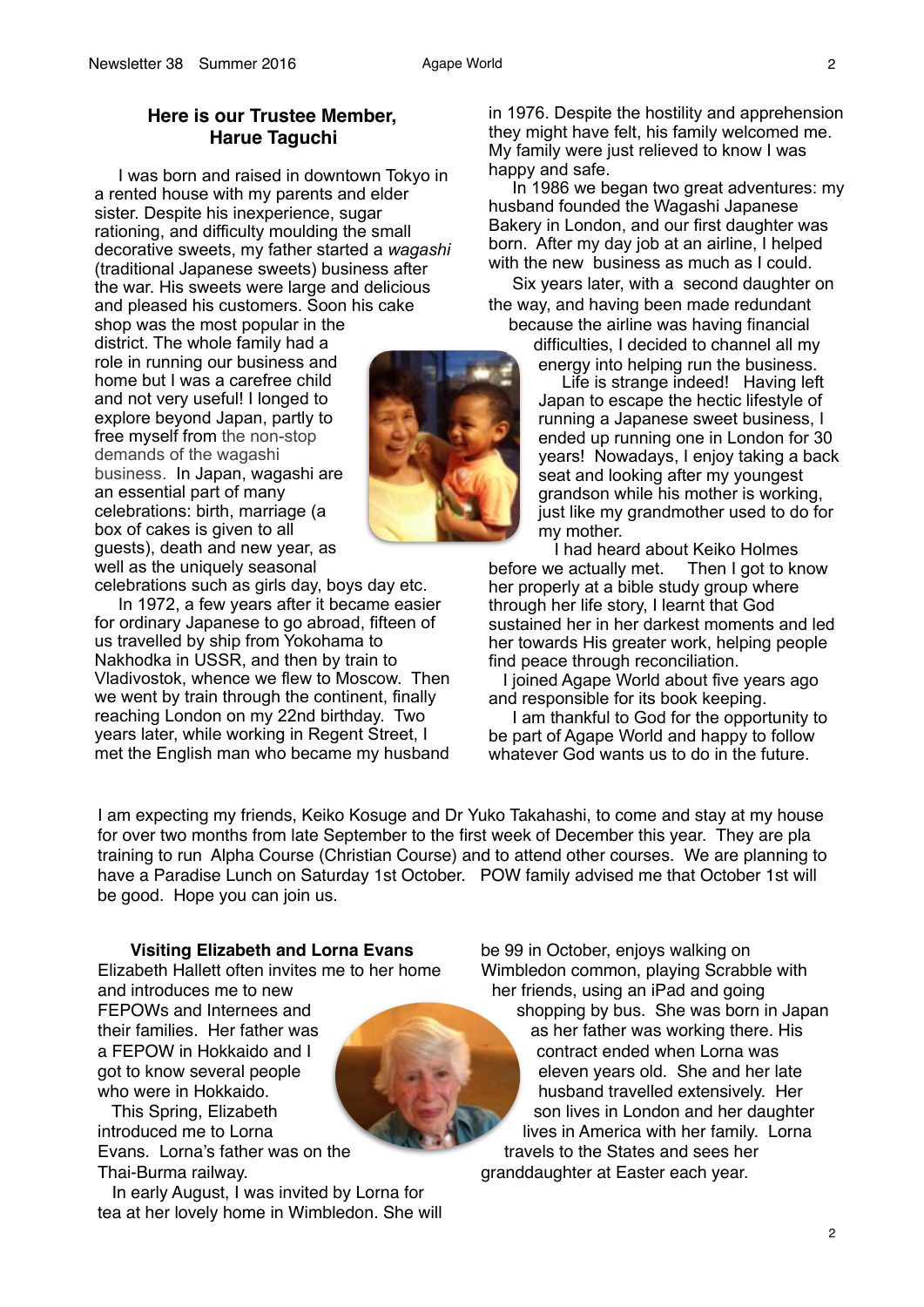#### **Trying The Steps of Private Aubrey - Jack Ford - My Great Granddad**  Joe (Great Grandson)

 My Great Granddad, Private Aubrey Jack Ford, was captured in Singapore in 1942, and held prisoner in Hokkaido, Japan, until 14th September 1945. Unable to discuss his ordeal with my Granddad, the family only became aware of his experiences through a secret diary he kept throughout his his captivity. When I received this

diary, I decided to spend 3 m on th s in Japan, and, if possible, to visit the places where Aubrey had been a POW, with my father and grandfather. A f e w v a g u e

descriptions and some research my grandfather had done in the 1990s, were all we had to go on. Fortunately, grand had uncovered a leaflet of an organisation called AGAPE  $(now A GAPE WORLD)$ whose mission it was and is to help FEPOWs and their families. Although 15 years old, I emailed the address on the back. A lady called Keiko Holmes answered and set us off on an incredible, emotional adventure.

 My father and grandfather joined me in Tokyo on 12th October 2015. We then flew to Hokkaido where Chris Holmes, Keiko's son, had managed to pinpoint the camp and steel mine in the southern port of Muroran where Great Granddad was held from 1st December 1942 until 7th June 1945. Hokkaido is known for the severity of its climate and uninhabitable places. When he wasn't in hospital with Malaria, dysentery or

diarrhoea, Great Granddad worked as free labour in the Mitsui Mining Company mines which started in 1942. One diary entry reads, *'I'm very well although I have been in hospital this past fortnight*  with Malaria'. imagine his life as we walked around Muroran and visited the 'Steel Memorial Muroran

Hospital" and found a statue marking the site of the original mine.

 Toward the end of the war, fear of a n i m m i n e n t American invasion, forced the Japanese to send the POWs on a 9-hour train journey north to Ashibetsu. Great

Granddad's account of this journey was one of the few clues that enabled help us. With our trusty Sat-Nav, Miss Navi-Saki, it took us more than three hours of driving through beautiful countryside on deserted roads to reach Ashibetsu. We identified the 5.5km stretch of railway ( now a road) that passed the POW camp entrance and that evening found in difficult to sleep.

 Finally, I'd like to finish by thanking Chris Holmes and his wife, Manami, who saved us from searching for a needle in a haystack! From the beginning Chris answered any questions and Manami's phone calls to the Japanese local authorities opened up whole avenues of information to us. Nothing I have written could quite capture the emotion and accomplishments of the week we, the three generations,

spent travelling together in Hokkaido. Instead I'll end with the last extract of my Great Grandfather's diary as he made his final journey by boat from Manilla, Philippines, back to England to be reunited with his wife and children. 'Now dear it's about teatime, a few more Sundays and I'll be having tea with you all once again. I hope a little salad stuff will still be available. Those green tomatoes in a piece of flannel in the drawer, yes, and some chestnuts too. These things will be home. The life of love is not counted by the years; once born in the heart it abides for ever. Sown in the furrows of time it blooms in those immortal fields where no shadows wait to hide the sun and no chill of death checks the eternal growth. I know the Lord will make a way for me, if I live a holy life, shun the wrong and do the right. Nobody knows of the work it



makes to keep a home together, nobody knows of the steps it takes. Nobody knows but Mother. Thank you for it all darling, I'll try to understand. Your

loving hubby, Jack xxxxxxxxx'



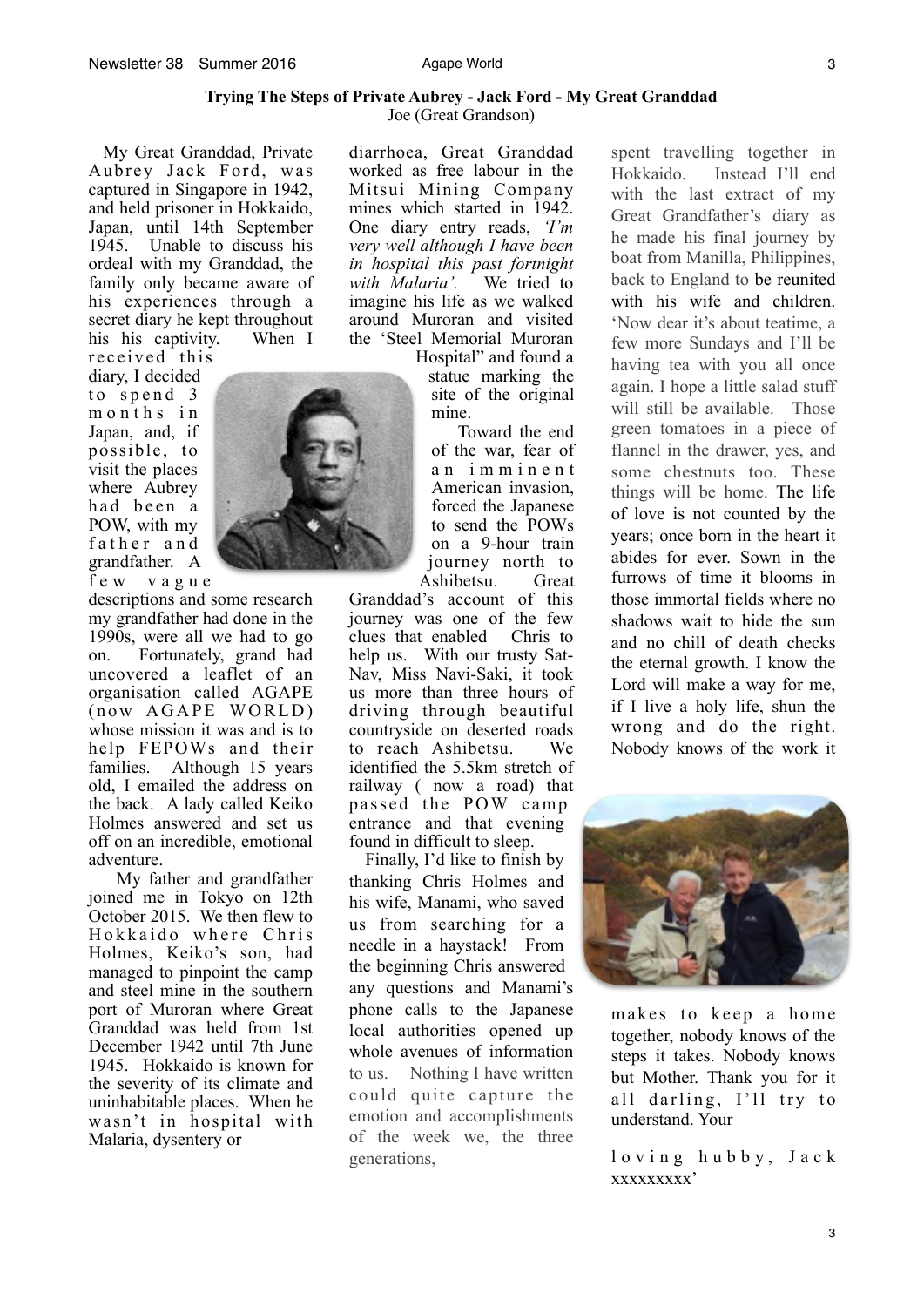# **Pilgrimage 2017 Brief Provisional Itinerary**

|                           | Day 1. Wed 25/October Depart from Heathrow               |
|---------------------------|----------------------------------------------------------|
|                           | Day 2. Thur 26 Arrive at Haneda. Connection to Nagasaki. |
|                           | Day 3. Fri 27 Sightseeing and Million Dollar Nagasaki    |
|                           | Night View.                                              |
| Day 4. Sat 28             | Memorial Service at Koyagi with the local people         |
|                           | Day 5. Sun 29 Free morning. Sightseeing                  |
| Day 6. Mon $30$           | Depart for Kyoto                                         |
|                           | Day 7. Tue 31 Sightseeing in Kyoto                       |
| Day 8. Wed 1              | Nov. Depart for Kiwa-Cho                                 |
| Day 9. Thur 2 Sightseeing |                                                          |
|                           | Day10. Fri 3 Kiwa-Cho Festival                           |
|                           | Day 11. Sat 4 Memorial Service for the Iruka Boys        |
|                           | Day 12. Sun 5 Depart for Tokyo                           |
|                           | Day 13. Mon 6 Tokyo Sightseeing                          |
| Day 14. Tue 7 Tokyo       |                                                          |
| Day 15 Wed 8              | Depart from Haneda. Arrive at Heathrow                   |



 There is a beautiful Memorial for the Nagasaki/Koyagi POWs in Koyagi, Nagasaki. We are planning to have a memorial service there with the local people. We are not going to miss the spectacular night view of the city on this pilgrimage. Nagasaki has been connected with the West for centuries and it is full of exciting museums and intriguing love stories with the West. We will also be visiting the Peace Park.

We say good-bye to Nagasaki and move to Kyoto by local train and the Bullet train. Mariko and other members of Agape World in Kyoto will accompany us to visit renowned historical places such as Golden Temple, Nijo Castle and walk about the old, old narrow streets of the city. We will also be able to sample Kyoto's culinary delights! We may stay at our friends' homes for one night.

 After visiting Kyoto, we will leave for Kiwa-Cho, Kumano City, Mie Prefecture, where the local people erected a memorial/grave for the 16 Iruka POWs (Iruka Boys) who died there during WWII. The local people have looked after it, and held memorial services twice a

year, for many years. In 1988 the memorial inspired me to look for the 16 POWs' mothers and their comrades who returned. During our 1996 pilgrimage to Kiwa-Cho, we joined in their town festival. Mr Saraie (who knew Iruka POWs), Senior Citizen Club leader, would like us to join them this time. We mustn't miss the breath-taking boat trip through the rapidlyflowing Toro-Gorge, between precipitous cliffs. Kiwa-Cho has lush green unspoiled countryside. Kumano has been a place of worship where serious believers travelled from afar to the three Shinto shrines. There are many narrow paths leading to them called "Kumano Kodo (old path)", which became a Unesco World Heritage. You will be dazzled by the late Autumn colours in Kiwa-Cho.

After a few days of tranquillity we will move to the busy city of Tokyo where we hope to visit the British Embassy for tea and biscuits. You may like to dash out to see/buy some electric gadgets in Akihabara or do some last minute souvenir shopping with Agape people. There is always the bustling city to explore.

The pilgrimage will be around £3,200 per person (depends on Japanese Yen) As A.W is not able to help the cost, each pilgrim will have to find his/her own. If anyone can

support this pilgrimage, it will be greatly appreciated.

We also hope to plan a pilgrimage to Hokkaido in 2018 or so (September would be good) if we have enough

people who are interested. Chris, my son, will help organise pilgrimage(s) in Hokkaido, as Joe mentioned in his essay. Chris also has been financing my trips to Japan recent years.